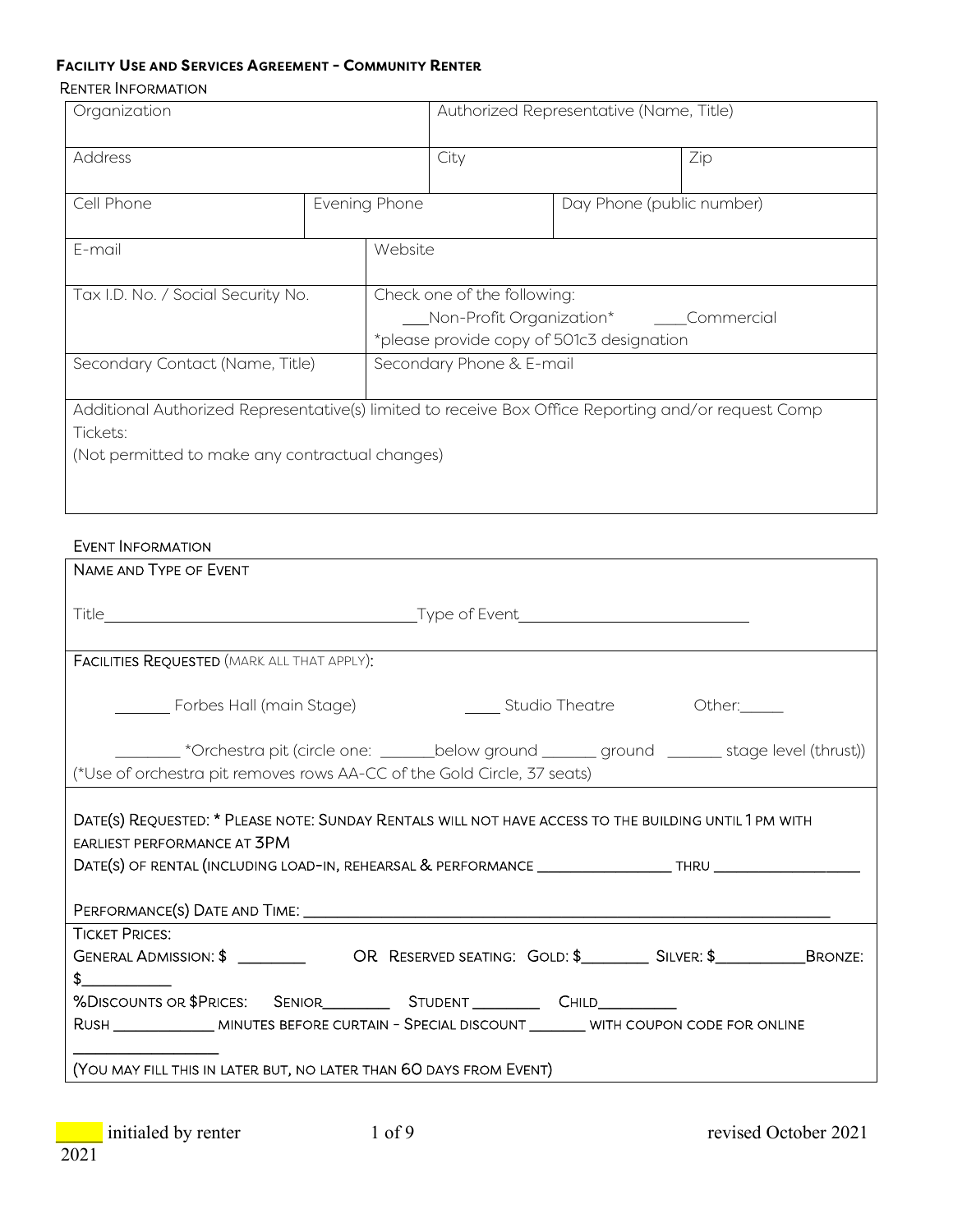| EVENT INFORMATION (CONT.)                                                                                                                                                                                                                                                                                                                     |
|-----------------------------------------------------------------------------------------------------------------------------------------------------------------------------------------------------------------------------------------------------------------------------------------------------------------------------------------------|
| Intermission? Yes No Length Intermission Time (approximate) Run Time of show                                                                                                                                                                                                                                                                  |
| Are any pre- or post-Event activities planned? _____Yes _____No                                                                                                                                                                                                                                                                               |
| If yes: When? _____________ from __________to______________Location: _____Lobby \$80 ____Salon \$50<br>Studio* \$100<br>*Studio use fee only for renters of Forbes Hall (Main Theater)                                                                                                                                                        |
|                                                                                                                                                                                                                                                                                                                                               |
|                                                                                                                                                                                                                                                                                                                                               |
| Total Number of Artists/Performers:_____ Age (range) of Artist(s)/Performer(s)_____________________                                                                                                                                                                                                                                           |
| Will Performers sit in Theater? _____Yes _____No                                                                                                                                                                                                                                                                                              |
| If yes, number of seats _____ If EVENT is reserved, which section?______________                                                                                                                                                                                                                                                              |
| Do you or your Artist(s)/Performer(s) plan to sell merchandise (CD's T-shirts, etc.)? _____Yes _____No<br>(if yes, see item 4 on page 5)                                                                                                                                                                                                      |
| Does your Artist(s)/Performer(s) require our Hospitality Service? _____Yes _____No<br>(if yes, contact Contract Manager for more information)                                                                                                                                                                                                 |
| PATRON POLICY/INFORMATION                                                                                                                                                                                                                                                                                                                     |
| Will programs be provided for distribution? _____Yes _____No                                                                                                                                                                                                                                                                                  |
| How to handle latecomers?                                                                                                                                                                                                                                                                                                                     |
| No Late Seating __________ During break (specify when) ___________________                                                                                                                                                                                                                                                                    |
| Any time______ Any time at back______                                                                                                                                                                                                                                                                                                         |
| Will Video/Cameras be allowed? _____Yes _____No<br>If no, How strict do you want this enforced? ______ Loose _____Very Strict                                                                                                                                                                                                                 |
| (Level of enforcement based on past experience, some performers find the enforcement more distracting than<br>the video/photo. Some are performing copyright material, which require strict enforcement. If LOOSE is selected,<br>we will put up signs that say "No Video or Cameras Allowed" but will inform our ushers to enforce as needed |

without distracting the performance)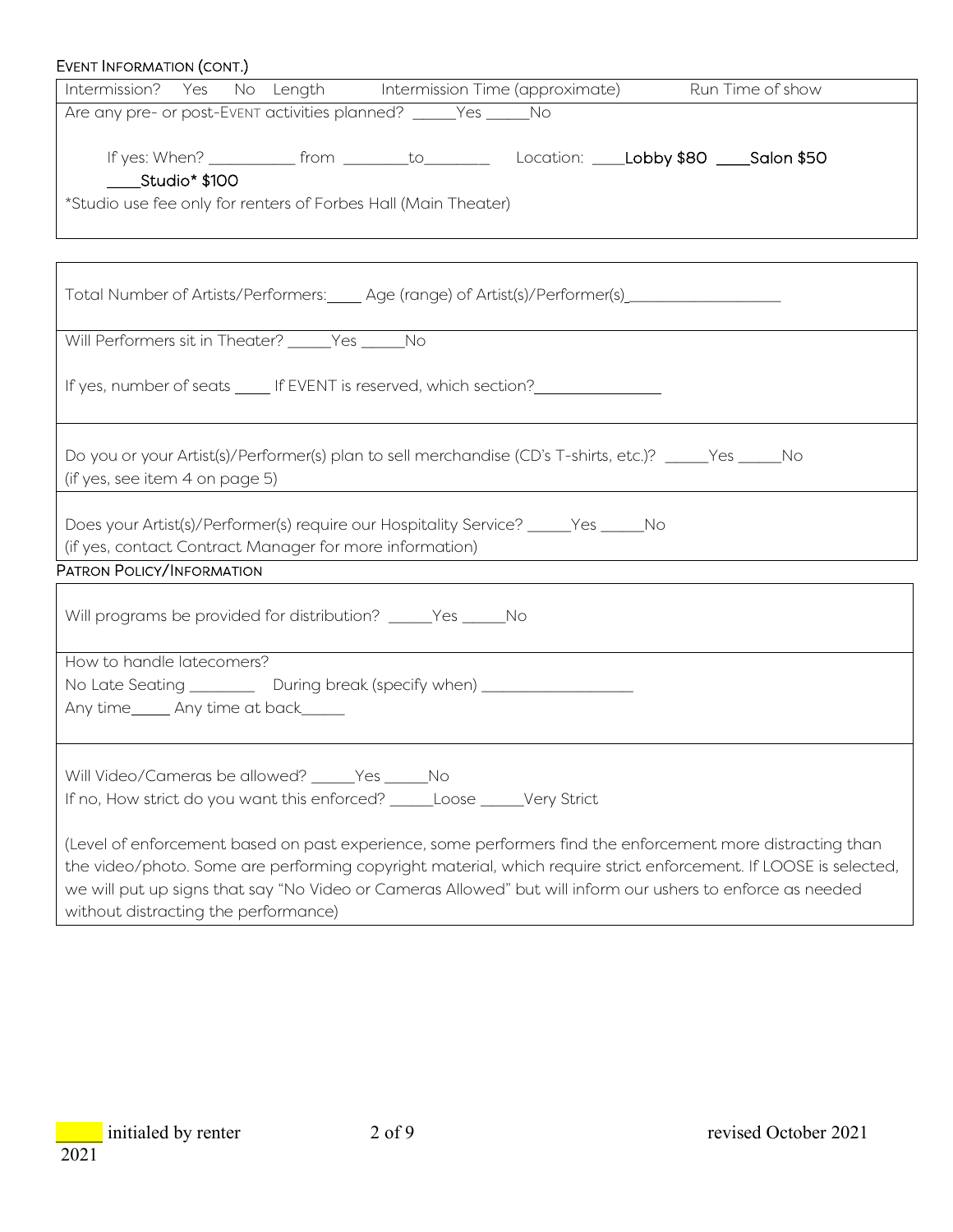#### RENTAL & FACILITY CONDITIONS AND FEES

#### 1. Facilities Use:

Use of facilities is limited to theater space and related technical support areas as designated by CLARK CENTER.

#### 2. Rental Rates:

All base rental rates are for a 9 hour block of time. Any additional time in the facility over 9 hours will be billed hourly as shown below.

# a. FORBES HALL (MAIN STAGE) - Commercial RENTER:

Single Performance: \$1225.00 + \$175.00 per hour over 9 hours. Additional Performance, same day: \$575.00. Load-In/Rehearsal days: \$410.00 + \$100 per hour over 9 hours.

b. FORBES HALL (MAIN STAGE) - Non-Profit RENTER (must provide 501c3 designation): Single Performance: \$655.00 + \$90.00 per hour over 9 hours. Additional Performance, same day: \$345.00. Load-In/Rehearsal days: \$300.00 + \$50.00 per hour over 9 hours.

## c. STUDIO THEATER (BLACK BOX) – Commercial RENTER:

Single Performance: \$325.00 + \$35.00 per hour over 9 hours. Additional Performance, same day: \$205.00 Load-In/Rehearsal days: \$170.00 + \$25.00 per hour over 9 hours.

d. STUDIO THEATER (BLACK BOX) – Non-Profit RENTER (must provide 501c3 designation): Single Performance: \$170.00 + \$25.00 per hour over 9 hours. Additional Performance, same day: \$125.00 Load-In/Rehearsal days: \$125.00 + \$20.00 per hour over 9 hours.

### 3. Additional Rental Space:

Additional space is available for RENTER to use for receptions:

- a. Gudrun-Grell Salon: \$50.00
- b. Lobby: \$80.00
- c. Studio Theater (if Forbes Hall, main theater, is rented for EVENT): \$100.00

### TECHNICAL PRODUCTION - STAFFING/EQUIPMENT CONDITIONS AND FEES

#### 1. PRODUCTION MEETING:

a. A 60 minute production meeting will be scheduled upon the execution of this contract. This meeting will take place 60-90 days prior to the event. You will be provided with a pre-production worksheet to prepare for this meeting. (available online at [www.clarkcenter.org](http://www.clarkcenter.org/) – Rent Our Space page)

#### b. A TECHNICAL PLAN & ESTIMATE FOR THIS CONTRACT WILL BE ESTABLISHED AFTER THIS MEETING.

c. Any additional meeting time will be billed to RENTER at a rate of \$30.00 per hour for the Production Manager. A list of all equipment is available online at [www.clarkcenter.org](http://www.clarkcenter.org/) - Rent Our Space page.

### 2. TECHNICAL STAFFING:

- a. State of California wage and working condition guidelines will be followed regarding breaks and overtime rates. 4 Hour minimum call for all technical staff
- b. A House Supervisor and Technical Supervisor are required for all events. A House Supervisor will be present at all times that patrons occupy the theatre. All other times RENTER is in the building, a Technical Supervisor will be present.
- c. RENTER may request specific technicians, although there is no guarantee. We will do our best to provide specific technicians based on their availability.
- e. RENTER may provide their own technical support staff as approved by CLARK CENTER management. If you are planning to bring in outside Tech/Staff, please contact Contract Manager for the **Outside** Technician Agreement. RENTER must provide proof of liability insurance / Worker's Comp insurance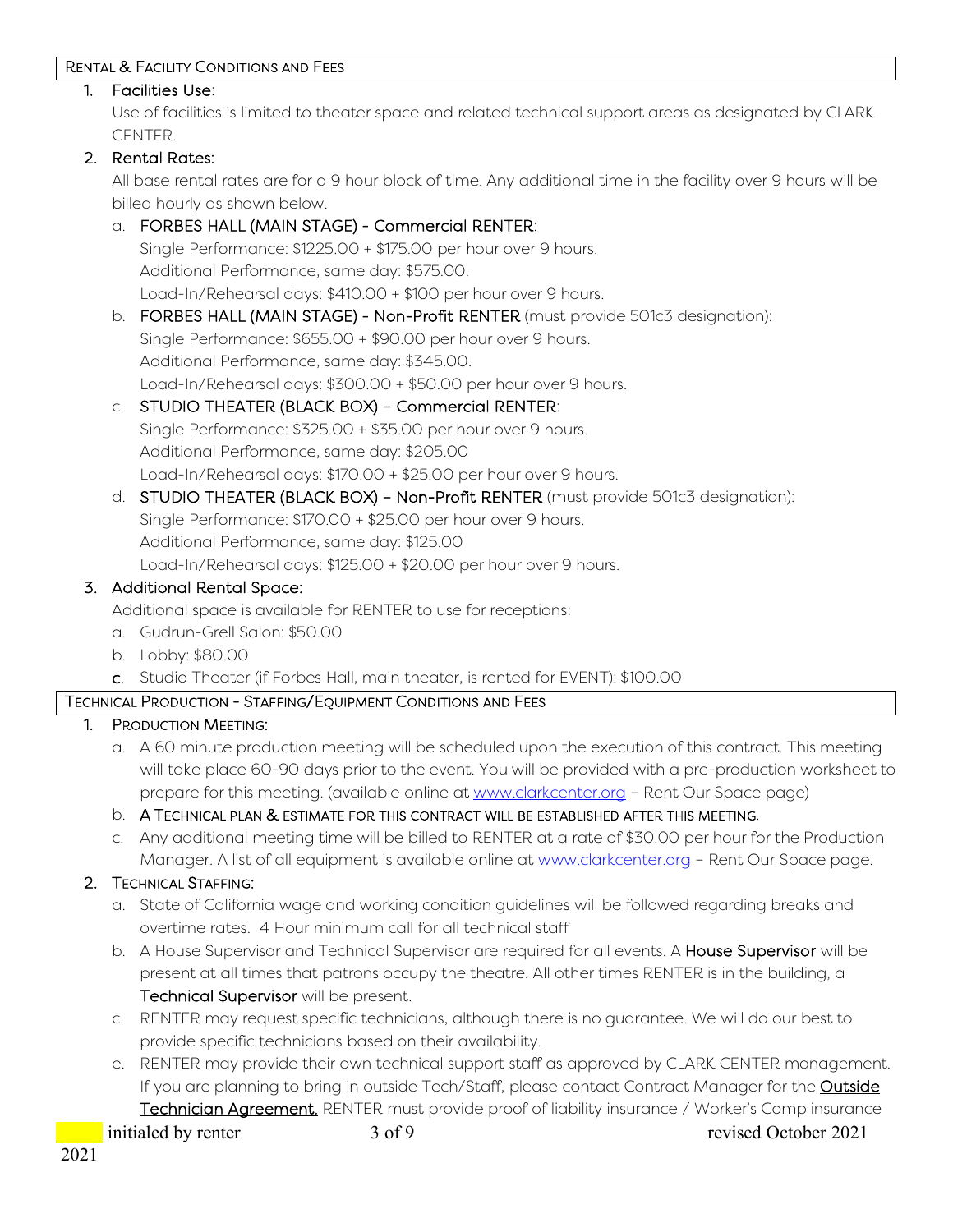for these individuals as contractors.

#### 3. EQUIPMENT FEES:

- a. Use of Clark Center sound system is included in the rent of the Theatre.
- b. Theatrical Lighting System use in Forbes Hall: \$175 per day, with a cap at 3 days within a 7 day period, both rehearsal days and PERFORMANCE days.
- c. 6'-11" Steinway Grand Piano use fee: \$125.00, \$50 for each consecutive day. Tuning upon discretion of user. Tuning fee: \$150.00. Piano tuning by Clark Center authorized tuners only
- d. LCD Projector: \$75.00 per day, with a cap at 3 days within a 7 day period, both rehearsal days and PERFORMANCE days.
- e. Other Items are available, and cost will be estimated after the production meeting.
- f. Additional fees may be assessed for equipment that is not available at the theater that is required for the production. These fees will be estimated after the production meeting.

### 4. ADDITIONAL FEES:

- a. An Excessive Clean-Up fee may be assessed after the EVENT
- b. Miscellaneous including but not limited to: Tape/Batteries, etc.

#### FRONT OF HOUSE CONDITIONS AND FEES

### 1. BOX OFFICE

- a. The CLARK CENTER provides Box Office services to all public events at the Clark Center.
- b. Box Office will be open normal hours during the week and 2 hours prior to any PERFORMANCE through intermission.
- c. Tickets will be held at will call unless otherwise requested by purchaser. Tickets held in will call may be picked up at any time prior to PERFORMANCE.
- d. CLARK CENTER charges patrons a per-order handling fee for all sales and \$3/ticket facility fee.
- e. RENTER event will automatically be placed in the CLARK CENTER online ticketing system at no charge.
- f. CLARK CENTER will provide the RENTER a settlement and payment of net ticket sales minus CLARK CENTER fees within ten (10) working days after the final PERFORMANCE. For RENTERS with multiple performances that span several weeks, a mid-run settlement may occur during the following week after the last PERFORMANCE of the week (Monday-Sunday) based on the accrued ticket sales and fees.
- g. For complimentary tickets, RENTER must provide a list with the patrons' names and number of tickets to be received prior to the first PERFORMANCE CLARK CENTER will distribute complimentary tickets ONLY to those on this list. Authorized Representatives of RENTER are the ONLY people who may make changes to this list.
- h. Any changes to the contract that cause additional set up or staff time, RENTER will be charged appropriate fees at the discretion of the CLARK CENTER.

### 2. TICKET SALES

RENTER must select one of the following ticket sale structures by initialing choice:

### FEES FOR RESERVED SEATING:

- a. \$100 per PERFORMANCE for set up for Forbes Hall (based on standard, 3-tiered configuration, additional \$100 for alternate configurations) or \$100 per EVENT for Studio Theatre (based on standard configurations)
- b. \$100 per PERFORMANCE for Box Office staffing for the duration of ticket sales. This fee will not exceed \$300 for Studio Theatre RENTERS.
- FEES FOR GENERAL ADMISSION:
	- a. \$50 per PERFORMANCE for set up for Forbes Hall or \$50 per EVENT for Studio Theatre
	- b. \$100 per PERFORMANCE for Box Office staffing for the duration of ticket sales. This fee will not exceed \$300 for Studio Theatre RENTERS.
-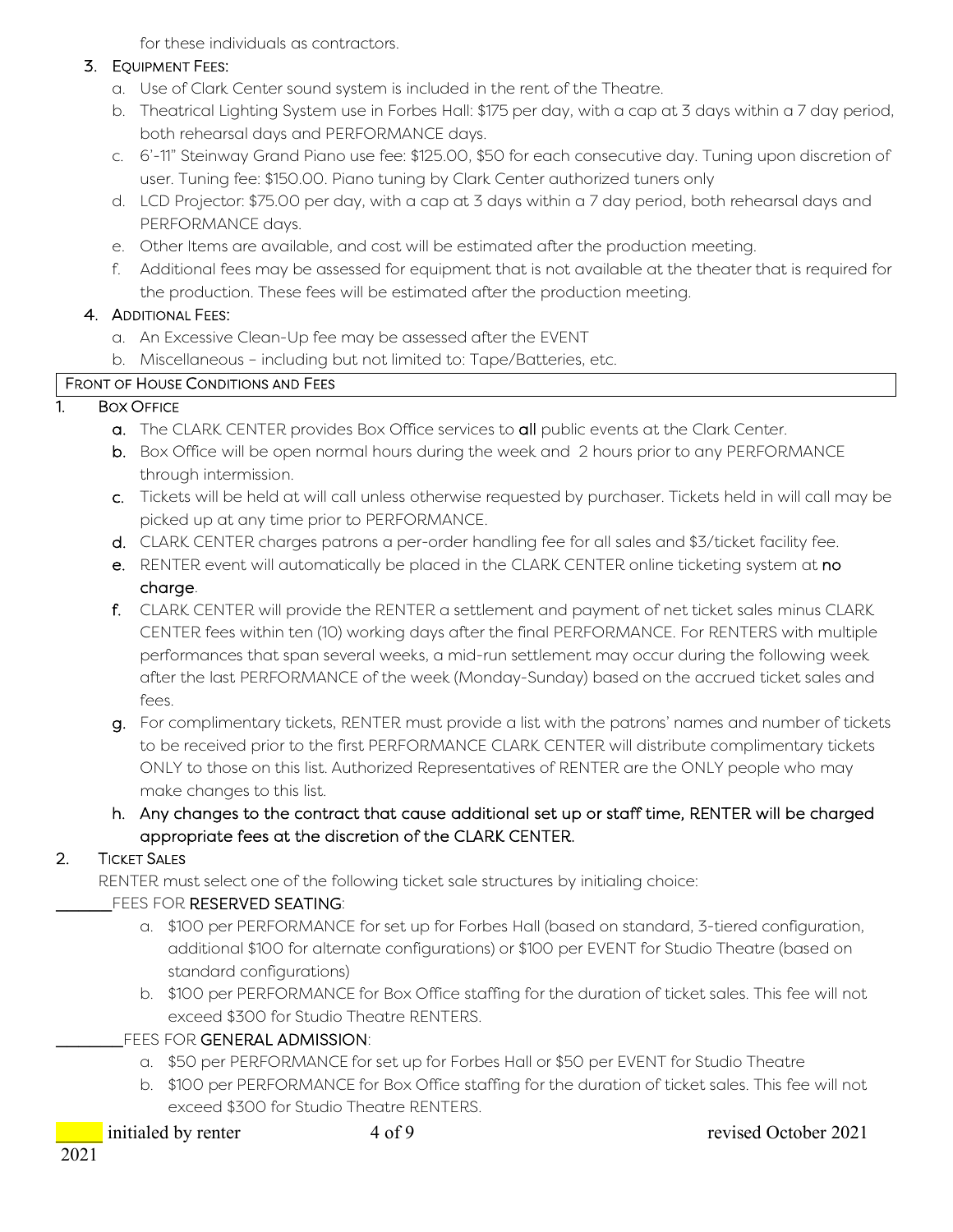## \_\_\_\_\_\_FEES FOR GENERAL ADMISSION & OFF SITE DISTRIBUTION COMBINATION

- a. \$50 per PERFORMANCE for set up for Forbes Hall or \$50 per EVENT for Studio Theatre.
- b. \$100 per PERFORMANCE for Box Office Staffing for the duration of ticket sales. This fee will not exceed \$300 for Studio Theatre RENTERS.
- c. \$1.50 per ticket printed for Off Site distribution or comps issued.
- d. \$0.15 per ticket printed for Off Site distribution on events FREE of charge to patrons.
- e. RENTER may designate amount of tickets to be printed for RENTER to sell off site. (not to exceed 500)
- f. CLARK CENTER assumes no responsibility for tickets or revenue RENTER receives from tickets sold off site.

## 3. FRONT-OF-HOUSE

- a. RENTER will be required to use the CLARK CENTER trained usher core for public events.
- b. For Forbes Hall (main stage) rentals, a fee of \$140.00 per PERFORMANCE covers Usher Captains, Ushers, Ticket Takers and Concessionaires.
- c. For Studio Theatre events, the CLARK CENTER will provide TWO ushers for \$60 per PERFORMANCE. This fee will not exceed \$180 for the course of the EVENT.

## 4. MERCHANDISE/SOUVENIRS

- a. The RENTER may sell non-food items during the Event (s) for which the RENTER (and/or artist) agrees to pay 15% of gross sales to the CLARK CENTER and shall be paid night of the Event (s). Excludes nonprofits
- b. RENTER is responsible to inform all hired acts/artists of this fee.

## 5. FOOD & BEVERAGE CONCESSIONS

- a. The CLARK CENTER has exclusive rights for food and beverage concession sales.
- b. RENTERS may not bring in food for sale to patrons.
- 6. \_\_\_\_\_ALCOHOL SERVICES may now be provided by CLARK CENTER concessions. If you would prefer to opt out of alcohol beverage services for your production/event, please initial. \*Please Note: Alcoholic beverages are neither available nor to be consumed at performances, events, or special events whose targeted audience is children, students, and their families. If you would like to provide alcohol for your event, please see the Alcohol Service Request Addendum on our website [www.clarkcenter.org](http://www.clarkcenter.org/) at Rent Our Space page for details.

## 7. MARKETING

- a. The CLARK CENTER includes listings of all public Events on its website at www.clarkcenter.org free of charge. To be included in this free listing, please see "Clark Center Rental Policies" online at [www.clarkcenter.org](http://www.clarkcenter.org/) - Rent Our Space page for details.
- b. RENTER must include official CLARK CENTER Logo on all printed materials. Available online at [www.clarkcenter.org](http://www.clarkcenter.org/) – Rent Our Center page.

## 8. HOUSE RULES

- a. CLARK CENTER may retain TEN tickets to each PERFORMANCE for households and trouble seats.
- b. No one will be admitted to the theatre without a ticket, including infants.
- c. No cameras or recording devices are allowed unless RENTER grants permission in writing.
- d. There is no smoking allowed anywhere on the LMUSD campus.
- e. There is no eating or drinking, except bottled water, permitted in the theatre auditorium or stage.
- f. The entrance doors are manned for approximately one hour after curtain to admit late arrivals.
- g. We provide a 20-minute intermission unless instructed otherwise.
- h. The theatre and Lobby will be locked and the lights turned out 20 minutes after Event, unless there are post show activities planned and approved in advanced.
- i. No attachment of any signs to any wood or painted surfaces. All signage must be approved by management.
-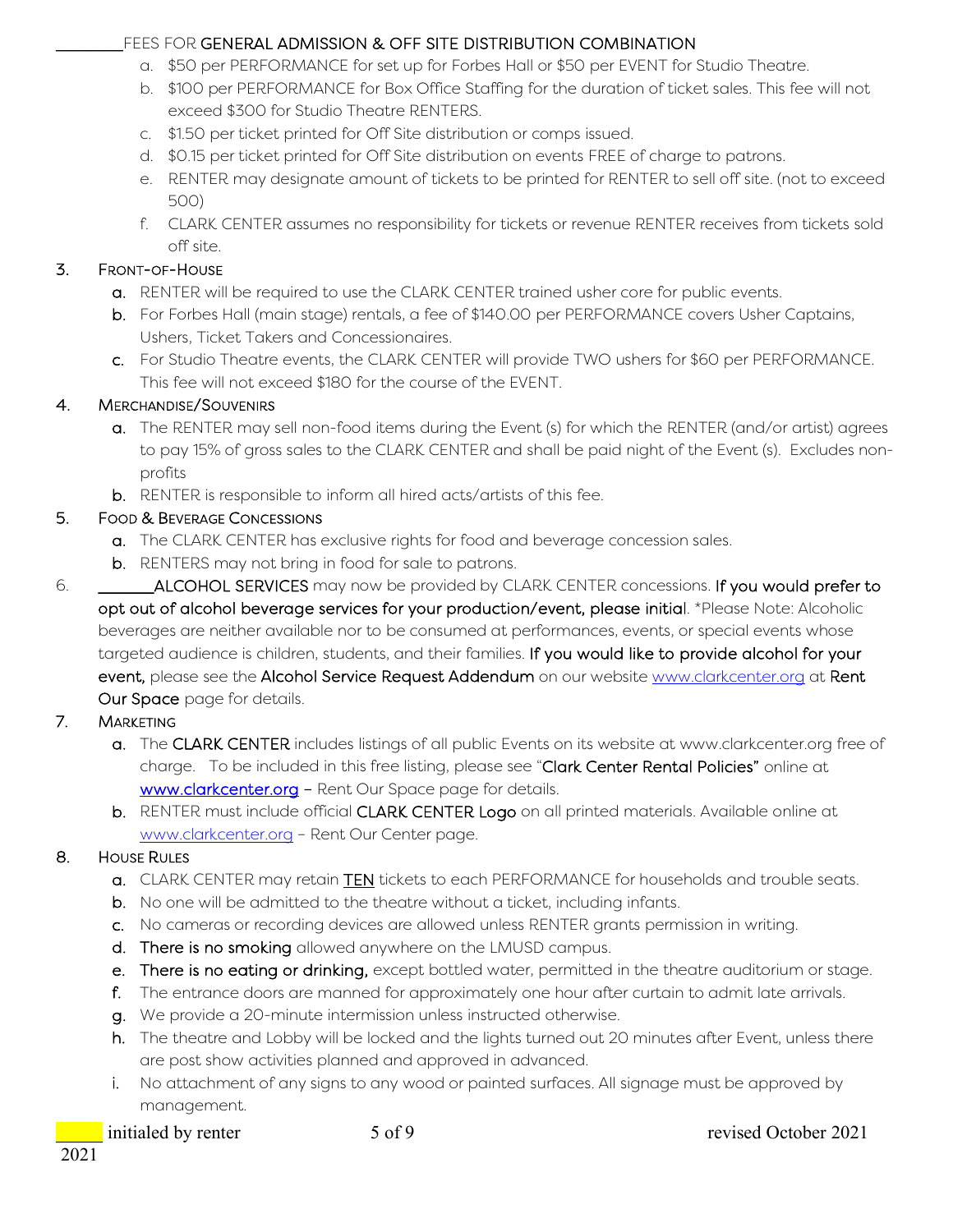- j. No bare feet in any work space. Fully closed shoes required in any and all work areas.
- k. No painting of any type or spray adhesives anywhere but in the paint shop.
- l. Review the [Clark Center Rental Policies](https://clarkcenter.org/wp-content/uploads/2021/03/Clark-Center-Rental-Policies-February-2022.pdf) for a full list of Prohibited Decoration.

### **Terms of the Agreement**

- 1. Definitions RENTER is the party requesting use of the facility and services and is responsible for all business dealings including payment. CLARK CENTER, a non-profit organization, is the entity that operates and manages the Clark Center for the Performing Arts and is referred to as CLARK CENTER throughout this document. DISTRICT is referring to the Lucia Mar Unified School District, the owner of the Clark Center for the Performing Arts. EVENT refers to the entirety of rental, from Load-In to final performance. PERFORMANCE refers to a single public performance of an EVENT.
- 2. Insurance- RENTER is required to maintain a minimum \$2,000,000 liability insurance policy. The RENTER must secure the policy as ASSOCIATION does not provide insurance. RENTER must provide 2 separate CERTIFICATES OF LIABILITY INSURANCE and attached endorsement documents naming both the Clark Center Association and Lucia Mar Unified School DISTRICT, respectively as additionally insured certificate holders for all rental dates, including Load-in/Rehearsal and Event. The following language must be used to list our organizations as additionally insured with respect to RENTERS rental dates/Event-

For the Clark Center for the Performing Arts:

The Clark Center for the Performing Arts including any of our contractors, employees, agents, officers, volunteers or members.

Certificate Holder:

Clark Center for the Performing Arts 487 Fair Oaks Avenue Arroyo Grande, CA 93420

For Lucia Mar Unified School District:

Lucia Mar Unified School District including any of our contractors, employees, agents, officers, volunteers or members in respects to insured's use of the facilities at the Clark Center for the Performing Arts.

Certificate Holder:

Lucia Mar Unified School DISTRICT & Clark Center for the Performing Arts 602 Orchard Street Arroyo Grande, CA 93420

This proof shall be submitted in no event less than 90 days before load-in. CLARK CENTER reserves the right to demand a copy of the actual policy. Tickets for the event will NOT be available for purchase or distribution until a certificate is received.

3. Reservation/Deposit/Rental Fees/Settlement - Requests for date reservations may be made up to 18 months in advance. A hold for the dates will be placed but will not be finalized until contracts are fully executed. A non-refundable deposit of \$250 per day (capped at \$1,000 per production) will be required. These funds must be deposited within 48 hours of the Association's approval of this Agreement to assure dates. CLARK CENTER will prepare a settlement for the event within 10 days from the end of the event. Upon settlement, Rental, Tech, Front of House, Box Office, and any additional fees will be deducted from the Box Office receipts. If the cost exceeds the Box Office receipts, RENTER will be invoiced for the balance and it will be due within 30 days.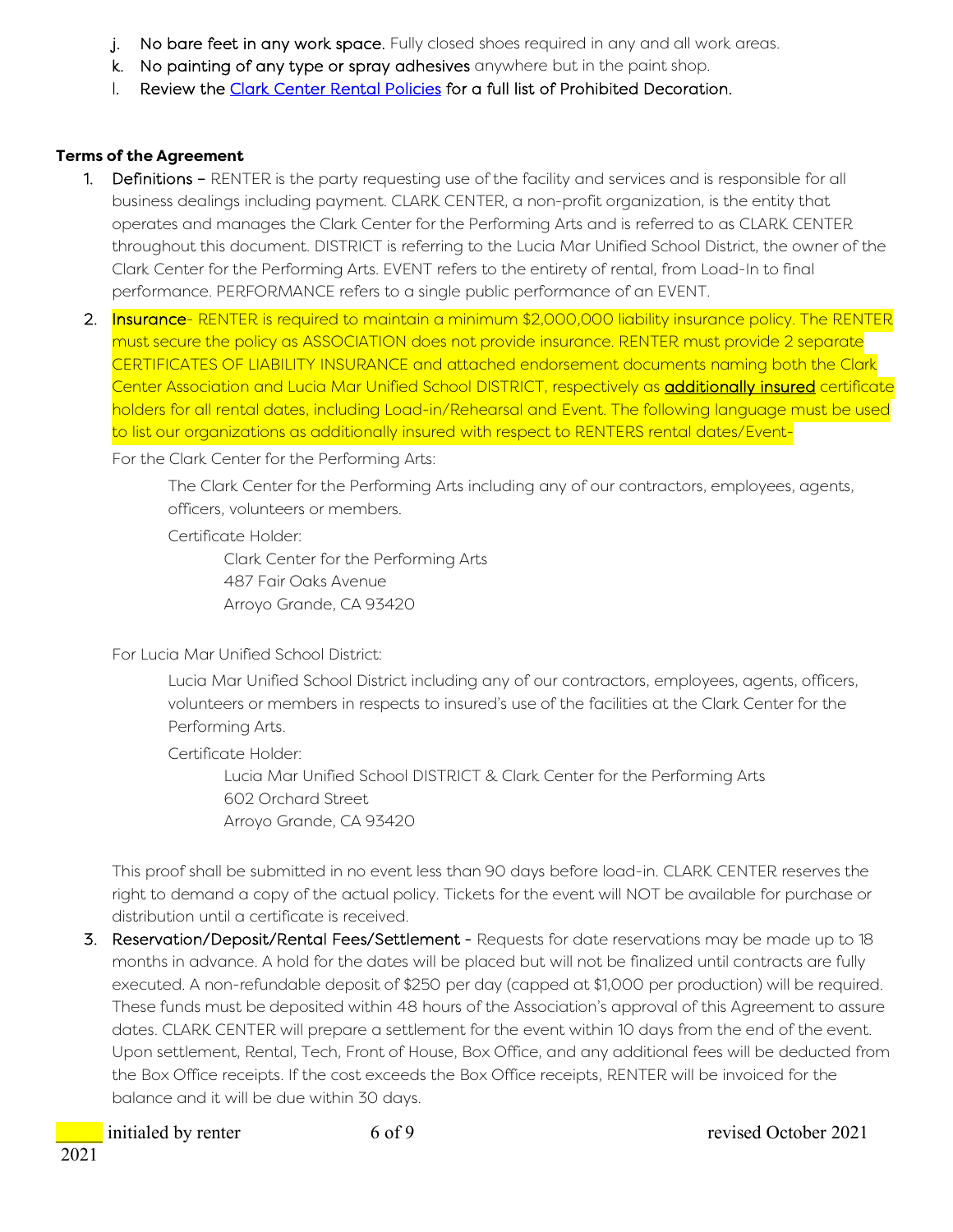- 4. Permits, Royalties and Consent The RENTER shall, at RENTER's sole cost and expense, obtain any and all government permits, approvals, copyright licenses, intellectual or creative property use authorizations or concurrence required for the Performance or use of the Theater. Further, RENTER agrees to promptly pay any royalty fees or other charges required from private persons or corporations for the production and presentations of any Performance hereunder, as well as to indemnify, defend, protect and hold the DISRICT and CLARK CENTER harmless from any failure to make any such payments. Furthermore, RENTER agrees to comply with all local, state and federal ordinances, statutes, laws and/or regulations.
- 5. Parking Often there are multiple events at the Clark Center and Arroyo Grande High School. These events can impact the availability of parking. RENTER is responsible for securing additional parking for artist and patrons. Some Arroyo Grande High School events may be scheduled on short or no notice and is beyond the control of the CLARK CENTER. While booking your date, inquire with the Contract Manager for any known event parking conflicts. The CLARK CENTER may be able to assist in securing additional parking however, there is no guarantee.
- 6. Cancellation If RENTER's cancellation notice is received less than 90 days from load-in, the CLARK CENTER retains the right to recover all deposits, advertising, box office staffing and technical production expenses incurred by the CLARK CENTER in direct support of RENTER's performance.
- 7. Hold Harmless and Indemnification RENTER shall indemnify and hold the DISTRICT and the CLARK CENTER and their respective directors, officials, officers, employees, agents and volunteers free and harmless from any and all claims, demands, causes of action, costs, expenses, liabilities, losses, damages or injuries, in law or equity, to property or persons, including wrongful death, to the extent arising out of or incident to any negligent acts, omissions or willful misconduct of RENTER, its officials, officers, employees, agents, consultants and independent contractors arising out of this Agreement, including without limitation the payment of all consequential damages and attorneys' fees, expert witness fees, and other related costs and expenses. RENTER's obligation to indemnify shall not be restricted to insurance proceeds, if any, received by the DISTRICT and/or the CLARK CENTER and their respective directors, officials, officers, employees, agents, members and volunteers. As provided for in California Education Code Section 38134, this indemnification provision shall not extend to any injuries resulting from the negligence of the DISTRICT or its directors, officials, officers, employees, agents and volunteers.
- 8. Liability- Lucia Mar Unified School DISTRICT and the CLARK CENTER including any of our respective contractors, employees, agents, officers, volunteers or members are not liable for any damages, including consequential damages, for their failure to perform as stipulated in this contract due to circumstances beyond the control of the above organizations, including but not limited to equipment failure. In any event, any monies returned to the RENTER shall be limited to the contracted rental amount.
- 9. Force Majeure In the event that the Theater is unfit for occupancy by RENTER during the period covered by this Agreement, by reason of fire, earthquake, strike, civil disturbance, pandemic or any other force beyond the control of the CLARK CENTER, this Agreement shall be of no further force and effect.
- 10. Authorization RENTER has expressly authorized the execution of this Agreement on its behalf, and RENTER understands that this Agreement expressly binds the RENTER and its respective administrators, officers, directors, shareholders, divisions, subsidiaries, agents, employees, successors, assigns, partners, insurance carriers and any others who may have rights or obligations under this Agreement. The CLARK CENTER reserves the right to require written documentation evidencing the power of the person signing below to execute this Agreement on behalf of the RENTER.
- 11. Policies and Procedures RENTER agrees to abide by all policies and procedures as stated in the document, [Clark Center Rental Policies](https://clarkcenter.org/wp-content/uploads/2021/03/Clark-Center-Rental-Policies-February-2022.pdf) available online at [www.clarkcenter.org](http://www.clarkcenter.org/) - Rent Our Space page or by contacting the Contract Manager. Furthermore, RENTER must inform and ensure all staff, contractors, subcontractors, and volunteers of RENTER also abide by these same policies and procedures.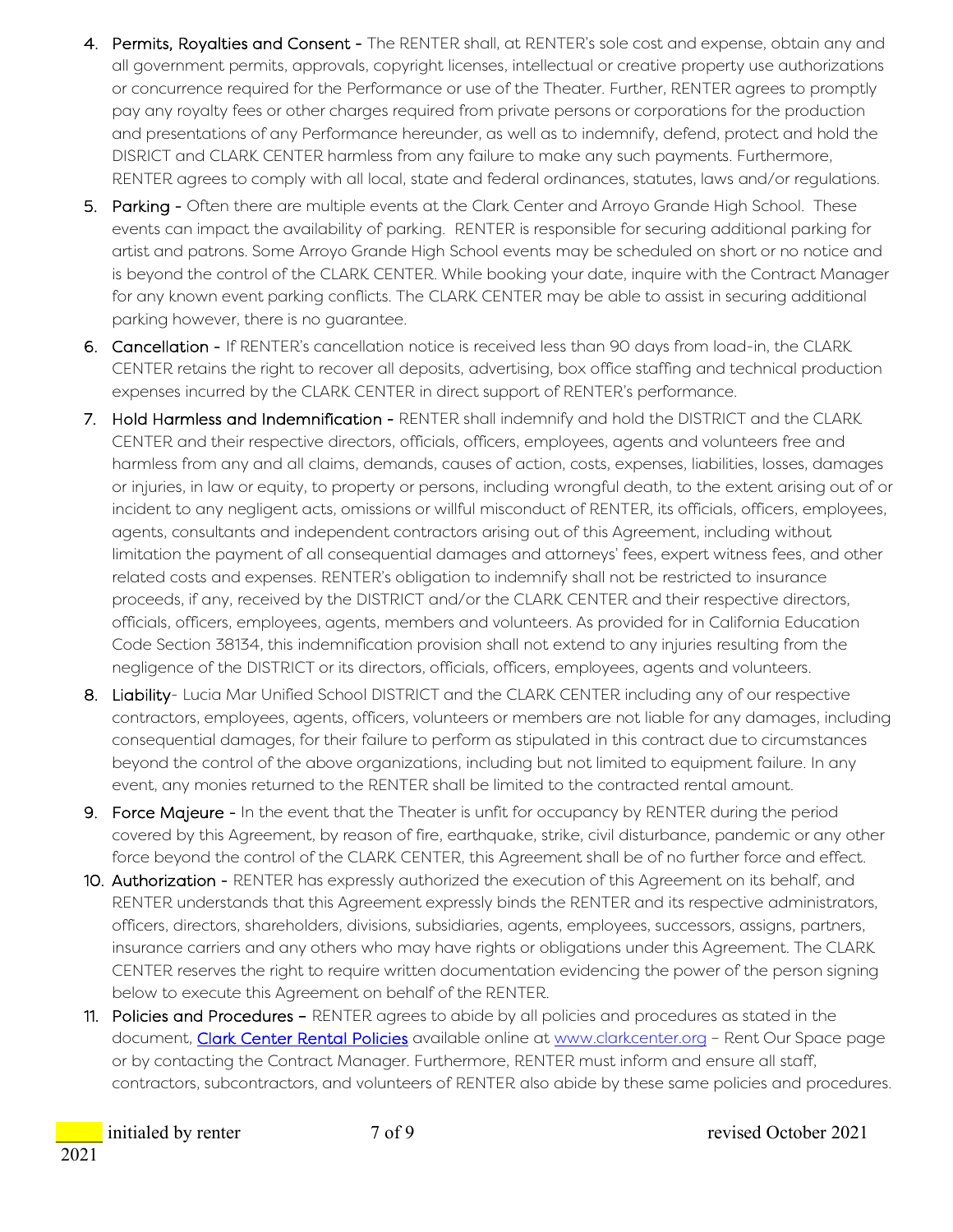- 12. Entire Agreement; Modifications in Writing This Agreement is the entire Agreement and understanding between the parties, and this Agreement supersedes any representations, or previous agreements or understandings, either oral or in writing, between the parties hereto with respect to the subject matter of this Agreement. Any modifications to this Agreement will be effective only if they are in writing and signed by authorized representatives of the RENTER and the CLARK CENTER.
- 13. Attorney's Fees If either Party commences an action against the other Party, either legal, administrative or otherwise, arising out of or in connection with this License Agreement, the prevailing party in such litigation shall be entitled to have and recover from the losing party reasonable attorneys' fees and all other costs of such action.